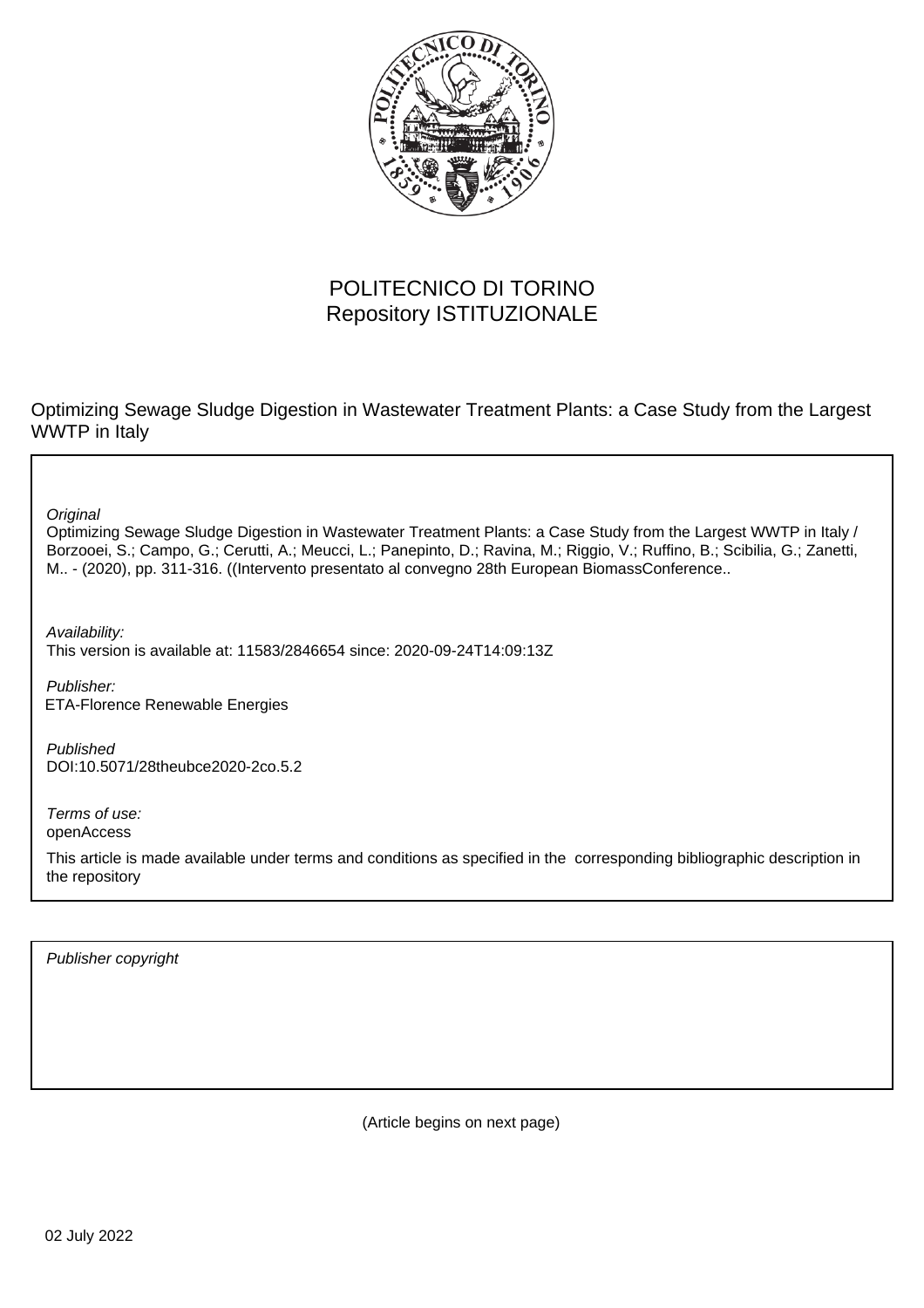



## **Optimizing Sewage Sludge Digestion in Wastewater Treatment Plants: A Case Study from the Largest WWTP in Italy**

Marco Ravina

S. Borzooei, G. Campo, A. Cerutti, L. Meucci, D. Panepinto, V. Riggio, B. Ruffino, G. Scibilia, M.C. Zanetti

Politecnico di Torino - Department of Environment, Land and Infrastructure Engineering Società Metropolitana Acque Torino - Research Center

e-EUBCE 2020

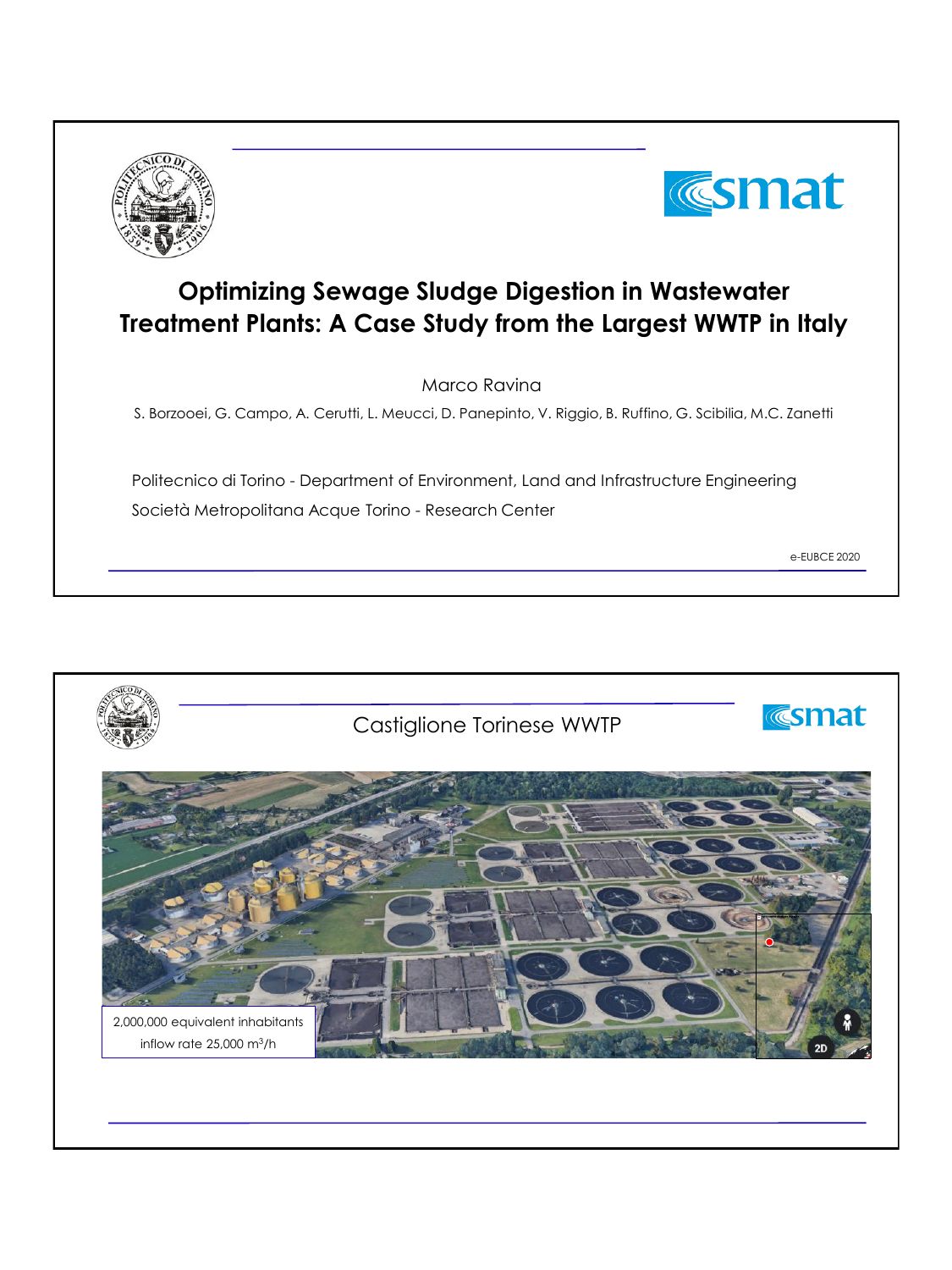

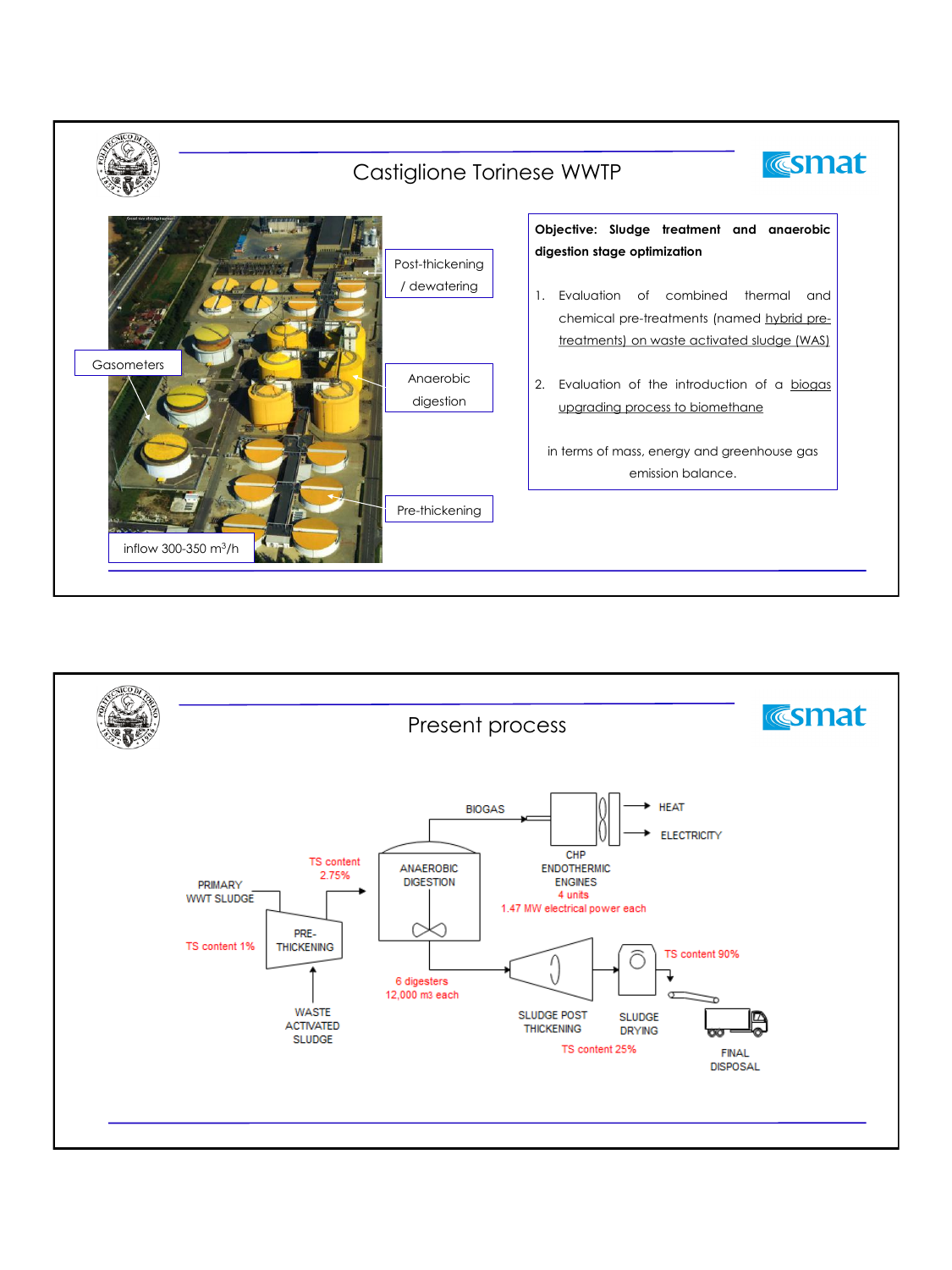

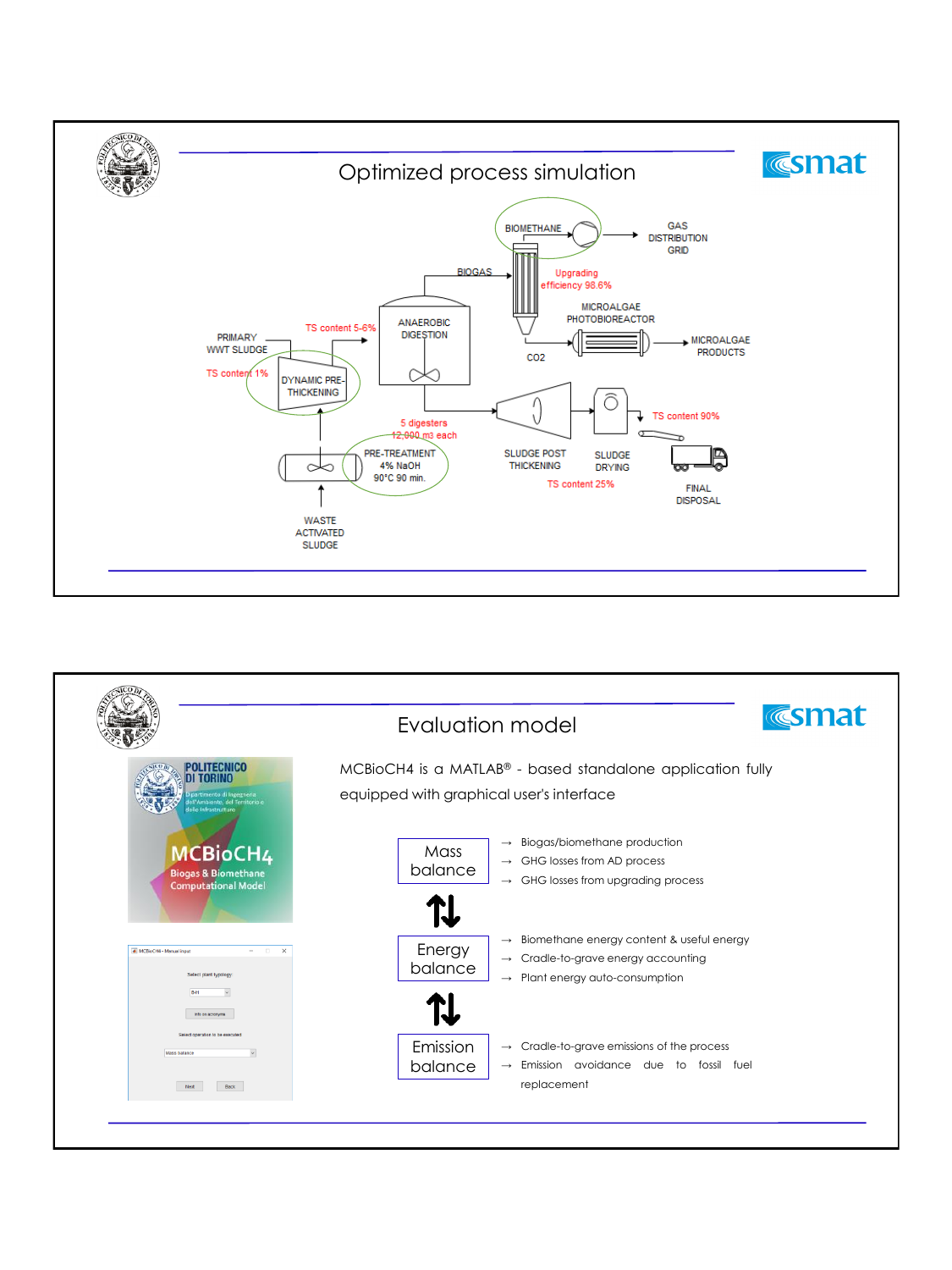

## WAS pre-treatment tests and results

- Raw and treated WAS were digested in mesophilic conditions (38 °C) in 6 L batch reactors.
- The biogas produced was collected in 5 L Tedlar bags
- Test lasted 20 days
- Results showed that the thermoalkali treatment determined an increase in SBP and SMP of 46.2% and 86.1%, respectively



**Esmat** 

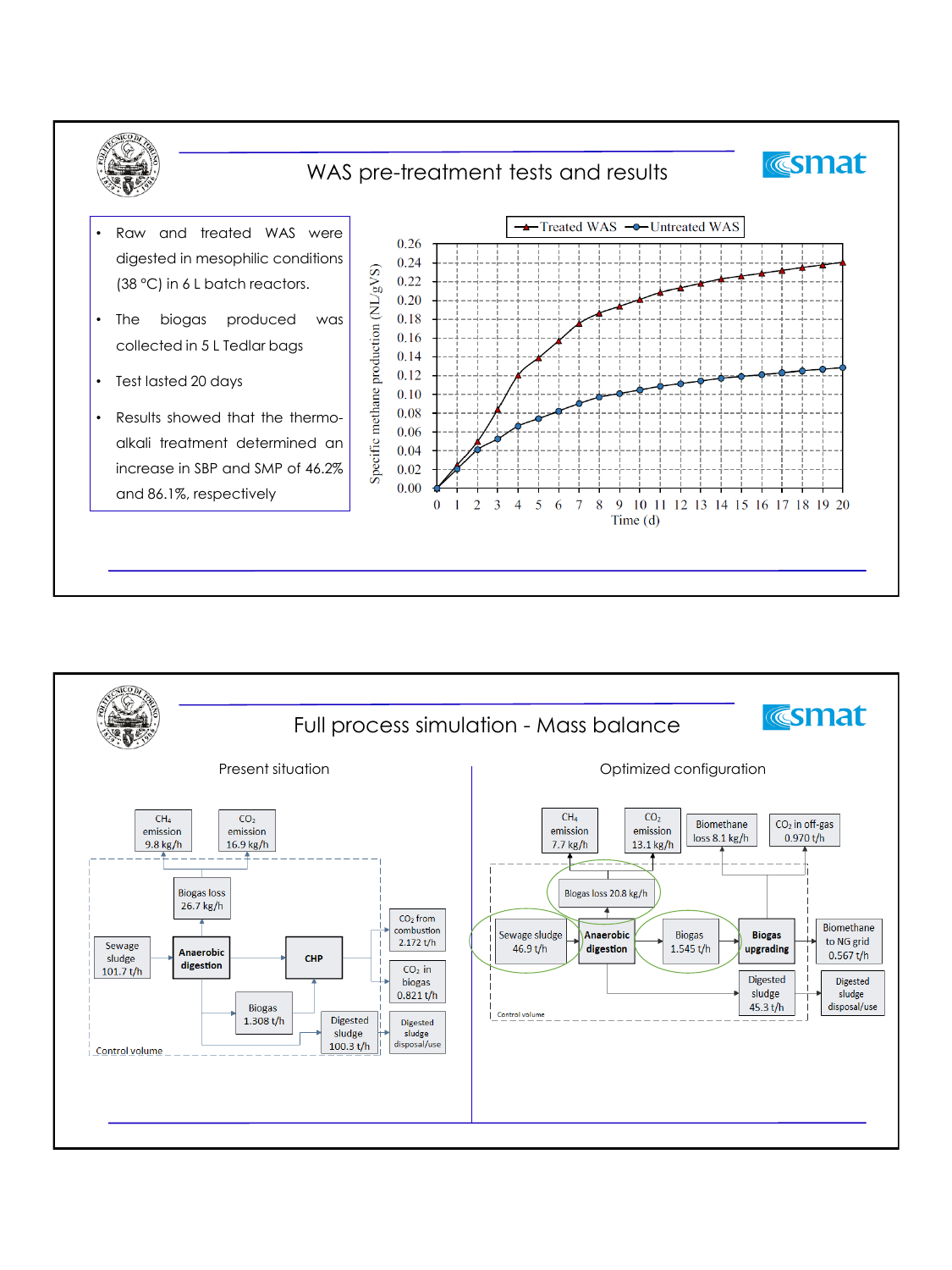

| Full process simulation - Greenhouse gas balance              |                |                                                 |                    |                                     | <b>Esmat</b>      |
|---------------------------------------------------------------|----------------|-------------------------------------------------|--------------------|-------------------------------------|-------------------|
| Input parameter/value                                         | Present        |                                                 | <b>Alternative</b> |                                     | <b>Difference</b> |
|                                                               | t $CO2_{eq}/y$ | t CO2 <sub>e0</sub> /m <sup>3</sup><br>biogas y | t $CO2_{eq}/y$     | t $CO2_{\text{eq}}/m^3$<br>biogas y |                   |
| Total CH <sub>4</sub> loss from the process                   | 2,437          | 0.213                                           | 3,883              | 0.287                               | $+34%$            |
| Total CO <sub>2</sub> loss from the process                   | 147            | 0.013                                           | 115                | 0.008                               | $-39%$            |
| Net electricity production                                    | $-5,883$       | $-0.514$                                        |                    |                                     |                   |
| Biomethane replacing natural gas                              |                |                                                 | $-14,594$          | $-1.078$                            |                   |
| Thermal energy auto-consumption<br>covered by external source |                |                                                 | 1,203              | 0.089                               | $+100%$           |
| Electricity auto-consumption<br>covered by external source    |                |                                                 | 3,967              | 0.293                               | $+100%$           |
| Energy consumption for digestate<br>handling/transfer         | 117            | 0.010                                           | 93                 | 0.007                               | $-30%$            |
| <b>Produced GHG emissions</b>                                 | 2,701          | 0.236                                           | 9,261              | 0.684                               | +180%             |
| <b>Avoided GHG emissions</b>                                  | $-5,883$       | $-0.514$                                        | $-14,594$          | $-1.078$                            | $-109%$           |
| <b>GHG emission balance</b>                                   | $-3,182$       | $-0.278$                                        | $-5,333$           | $-0.394$                            | $-41%$            |